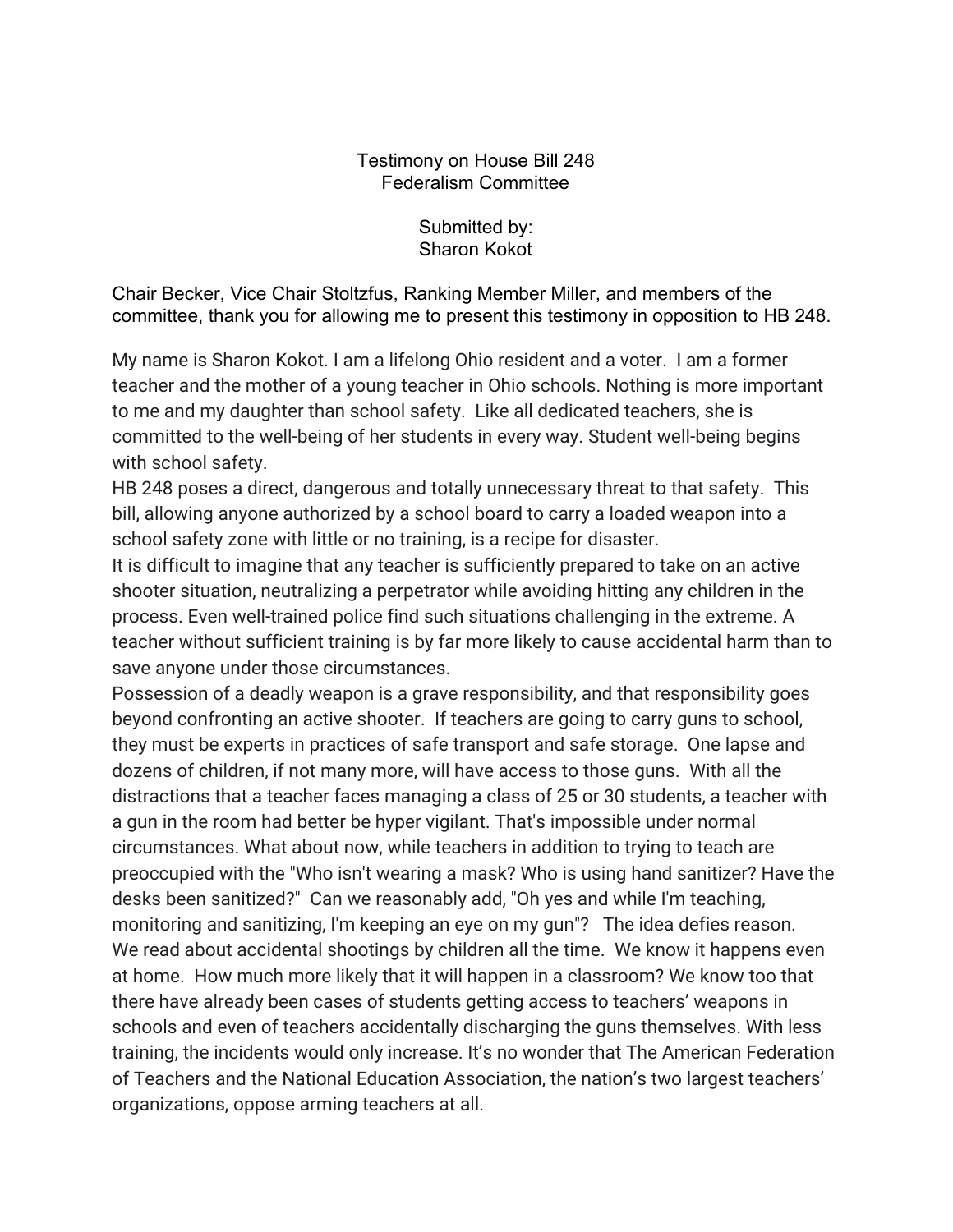Teachers are required by Ohio law to undergo years of college education, student teaching, examinations, observations and more to be certified to teach our children reading, science or math. We support those stringent requirements because we believe in the critical importance of learning. Do we care so little about our children's very lives that we are willing to put them in the room with an armed teacher with no training at all in the use of a deadly weapon? How can this even be a question??? Who is going to want to send their children to school in such a setting?

HB 248 would heighten the danger in schools additionally by allowing 18-year-olds to obtain a concealed carry license and purchase a gun. This means that high school seniors are more likely to try to bring guns to school. Even outside of the school setting, do we seriously want less-mature individuals carrying deadly weapons in our midst? And what about our college campuses? Are we going to let 18-to-20-year-olds, along with everyone else, carry guns there and take away university administrators' right to have a say in the matter?

The HB 248 substitute bill is a Trojan Horse presented under the guise of expanding rights for antique gun owners. As written now, it promotes a guns-everywhere approach that has been shown to increase violence and death. It attacks the safety of our children and our teachers at all grade levels and will exacerbate the increasing level of gun homicide in Ohio. I ask you to do your duty to protect Ohioans. Vote "no" on HB 248.

Sharon Kokot